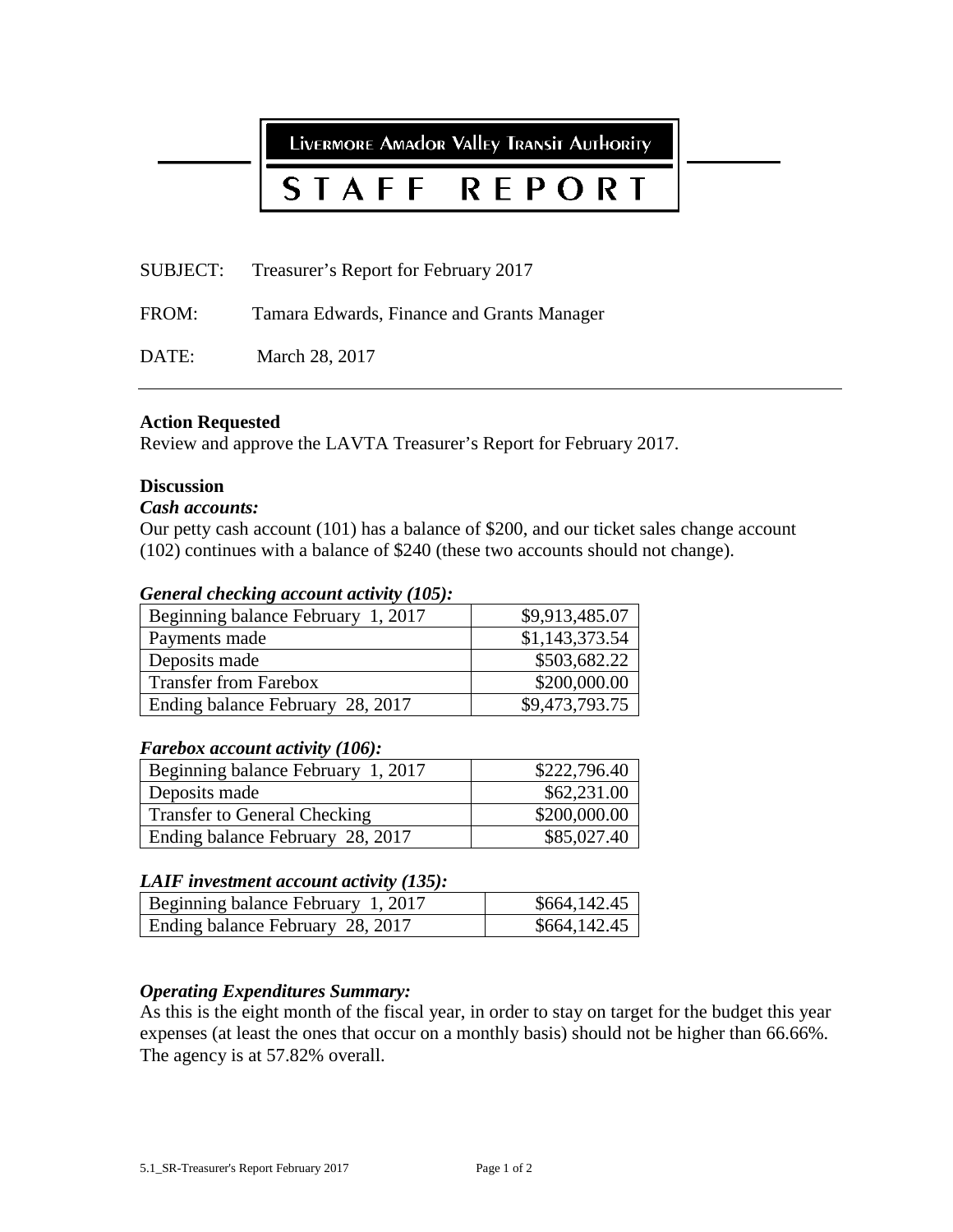# *Operating Revenues Summary:*

While expenses are at 57.82%, revenues are at 79%, providing for a healthy cash flow.

# **Recommendation**

Staff recommends forwarding the February 2017 Treasurer's Report to the Board for Approval.

Attachments:

1. February 2017 Treasurer's Report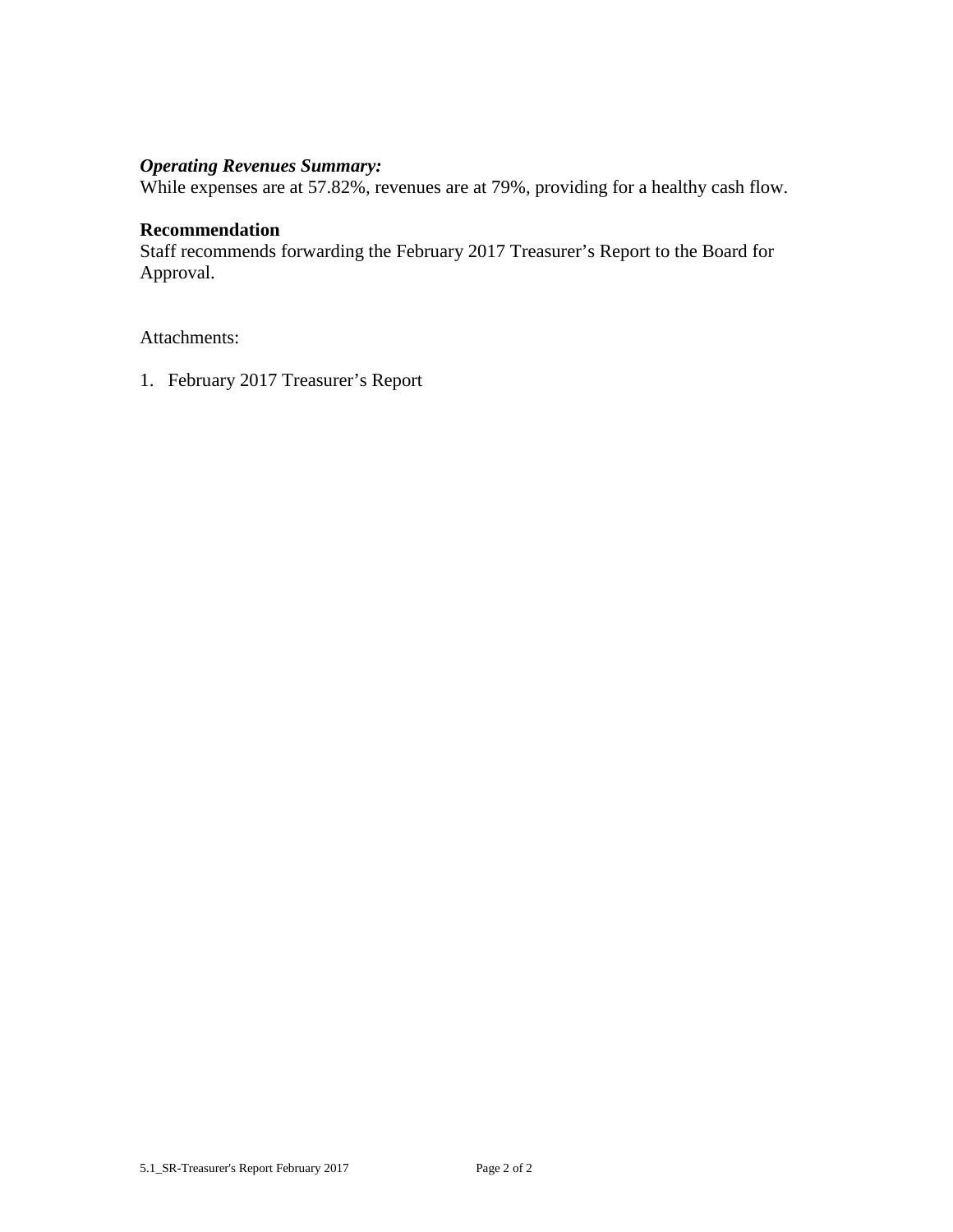# **LIVERMORE AMADOR VALLEY TRANSIT AUTHORITY BALANCE SHEET FOR THE PERIOD ENDING: February 28, 2017**

# **ASSETS:**

| 101 PETTY CASH                       | 200        |
|--------------------------------------|------------|
|                                      |            |
| <b>102 TICKET SALES CHANGE</b>       | 240        |
| 105 CASH - GENERAL CHECKING          | 9,473,794  |
| 106 CASH - FIXED ROUTE ACCOUNT       | 85,027     |
| 107 Clipper Cash                     | 455,819    |
| 120 ACCOUNTS RECEIVABLE              | 133.932    |
| 135 INVESTMENTS - LAIF               | 664,142    |
| <b>150 PREPAID EXPENSES</b>          | (24)       |
| 160 OPEB ASSET                       | 430,453    |
| 165 DEFFERED OUTFLOW-Pension Related | 132.890    |
| 170 INVESTMENTS HELD AT CALTIP       | O          |
| 111 NET PROPERTY COSTS               | 42,245,608 |
|                                      |            |

### **TOTAL ASSETS 53,622,081**

### **LIABILITIES:**

| 205 ACCOUNTS PAYABLE                      | 281,050   |
|-------------------------------------------|-----------|
| 211 PRE-PAID REVENUE                      | 1,605,464 |
| 21101 Clipper to be distributed           | 357,129   |
| 22000 FEDERAL INCOME TAXES PAYABLE        | 536       |
| 22010 STATE INCOME TAX                    | 122       |
| 22020 FICA MEDICARE                       | 58        |
| 22050 PERS HEALTH PAYABLE                 | 0         |
| 22040 PERS RETIREMENT PAYABLE             | (331)     |
| 22030 SDI TAXES PAYABLE                   | 18        |
| 22070 AMERICAN FIDELITY INSURANCE PAYABLE | (22)      |
| 22090 WORKERS' COMPENSATION PAYABLE       | 5,528     |
| 22100 PERS-457                            | 0         |
| 22110 Direct Deposit Clearing             | 0         |
| 23101 Net Pension Liability               | 634,007   |
| 23104 Deferred Inflow- Pension Related    | 103,992   |
| 23103 INSURANCE CLAIMS PAYABLE            | 54,726    |
| 23102 UNEMPLOYMENT RESERVE                | 20,000    |
|                                           |           |

# **TOTAL LIABILITIES 3,062,277**

#### **FUND BALANCE:**

| 301 FUND RESERVE                       | 8.770.327  |
|----------------------------------------|------------|
| 304 GRANTS, DONATIONS, PAID-IN CAPITAL | 39,460,703 |
| 30401 SALE OF BUSES & EQUIPMENT        | 55.390     |
| <b>FUND BALANCE</b>                    | 2,273,383  |
|                                        |            |

## **TOTAL FUND BALANCE 50,559,803**

## **TOTAL LIABILITIES & FUND BALANCE 53,622,081**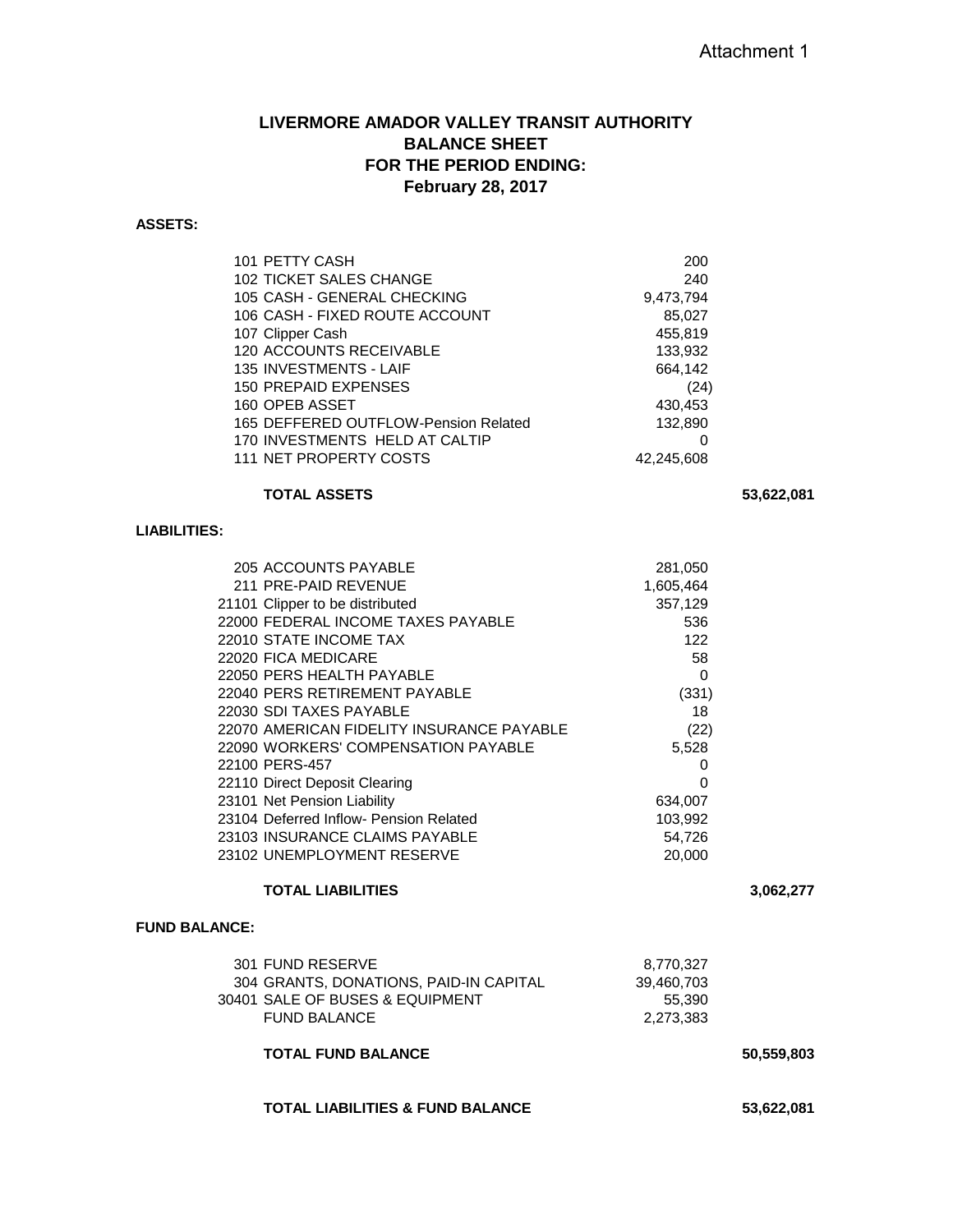#### **LIVERMORE AMADOR VALLEY TRANSIT AUTHORITY REVENUE REPORT FOR THE PERIOD ENDING: February 28, 2017**

| <b>ACCOUNT</b> | <b>DESCRIPTION</b><br><b>BUDGET</b>              |            | <b>CURRENT</b><br><b>MONTH</b> | <b>YEAR TO</b><br><b>DATE</b> | <b>BALANCE</b><br><b>AVAILABLE</b> | <b>PERCENT</b><br><b>BUDGET</b><br><b>EXPENDED</b> |  |
|----------------|--------------------------------------------------|------------|--------------------------------|-------------------------------|------------------------------------|----------------------------------------------------|--|
|                |                                                  |            |                                |                               |                                    |                                                    |  |
|                | 4010100 Fixed Route Passenger Fares              | 1,548,670  | 123,662                        | 897,409                       | 651,261                            | 57.9%                                              |  |
|                | 4020000 Business Park Revenues                   | 191,030    | 14,949                         | 89,692                        | 101,338                            | 47.0%                                              |  |
|                | 4020500 Special Contract Fares                   | 171,286    | 20,000                         | 63,501                        | 107,785                            | 37.1%                                              |  |
|                | 4020500 Special Contract Fares - Paratransit     | 37,000     | 3,743                          | 17,547                        | 19,453                             | 47.4%                                              |  |
|                | 4010200 Paratransit Passenger Fares              | 205,968    | 11,540                         | 120,310                       | 85,658                             | 58.4%                                              |  |
|                | 4060100 Concessions                              | 44,135     | 7,533                          | 30,547                        | 13,588                             | 69.2%                                              |  |
|                | 4060300 Advertising Revenue                      | 95,000     | 5,814                          | 102,592                       | (7, 592)                           | 108.0%                                             |  |
|                | 4070400 Miscellaneous Revenue-Interest           | 4,500      | 0                              | 3,350                         | 1,150                              | 74.4%                                              |  |
|                | 4070300 Non tranpsortation revenue               | 91,733     | 16,588                         | 112,694                       | (20, 961)                          | 100.0%                                             |  |
|                | 4090100 Local Transportation revenue (TFCA RTE B | 137,500    | 0                              | 34,375                        | 103,125                            | 100.0%                                             |  |
|                | 4099100 TDA Article 4.0 - Fixed Route            | 9,435,973  | 0                              | 9,433,761                     | 2,212                              | 100.0%                                             |  |
|                | 4099500 TDA Article 4.0-BART                     | 84,324     | 14,304                         | 49,632                        | 34,692                             | 58.9%                                              |  |
|                | 4099200 TDA Article 4.5 - Paratransit            | 123,457    | 20,930                         | 73,333                        | 50,124                             | 59.4%                                              |  |
|                | 4099600 Bridge Toll-RM2                          | 580,836    | 145,209                        | 290,418                       | 290,418                            | 50.0%                                              |  |
|                | 4110100 STA Funds-Partransit                     | 49,787     | 0                              | 10,829                        | 38,958                             | 21.8%                                              |  |
|                | 4110500 STA Funds- Fixed Route BART              | 654,479    | 0                              | 272,699                       | 381,780                            | 41.7%                                              |  |
|                | 4110100 STA Funds-pop                            | 700,785    | 0                              | 700,785                       |                                    | 100.0%                                             |  |
|                | 4110100 STA Funds-rev                            | 198,153    | 0                              | 198,154                       | (1)                                | 100.0%                                             |  |
|                | 4110100 STA Funds- Lifeline                      | 194,324    | 0                              | 194,143                       | 181                                | 99.9%                                              |  |
|                | 4130000 FTA Section 5307 Preventative Maint.     | 424,167    | 0                              | 0                             | 424,167                            | 100.0%                                             |  |
|                | 4130000 FTA Section 5307 ADA Paratransit         | 341,367    | 0                              | 0                             | 341,367                            | 0.0%                                               |  |
|                | 4130000 FTA 5304                                 |            | 0                              | 10,019                        | (10, 019)                          | 100.0%                                             |  |
|                | 4130000 FTA JARC and NF                          | 84,517     | 0                              | 5,386                         | 79,131                             | 6.4%                                               |  |
|                | 4130000 FTA 5311                                 | 38,951     | 0                              | 0                             | 38,951                             | 0.0%                                               |  |
|                | 4640500 Measure B Gap                            |            | 0                              | 0                             |                                    | 100.0%                                             |  |
|                | 4640500 Measure B Express Bus                    |            | 0                              | 0                             |                                    | 100.0%                                             |  |
|                | 4640100 Measure B Paratransit Funds-Fixed Route  | 884,690    | 85,677                         | 472,296                       | 412,394                            | 53.4%                                              |  |
|                | 4640100 Measure B Paratransit Funds-Paratransit  | 167,445    | 16,216                         | 89,391                        | 78,054                             | 53.4%                                              |  |
|                | 4640200 Measure BB Paratransit Funds-Fixed Route | 660,528    | 63,363                         | 348,213                       | 312,315                            | 52.7%                                              |  |
|                | 4640200 Measure BB Paratransit Funds-Paratransit | 283,285    | 27,175                         | 149,341                       | 133,944                            | 52.7%                                              |  |
|                | <b>TOTAL REVENUE</b>                             | 17,433,890 | 576,700                        | 13,770,417                    | 3,663,473                          | 79.0%                                              |  |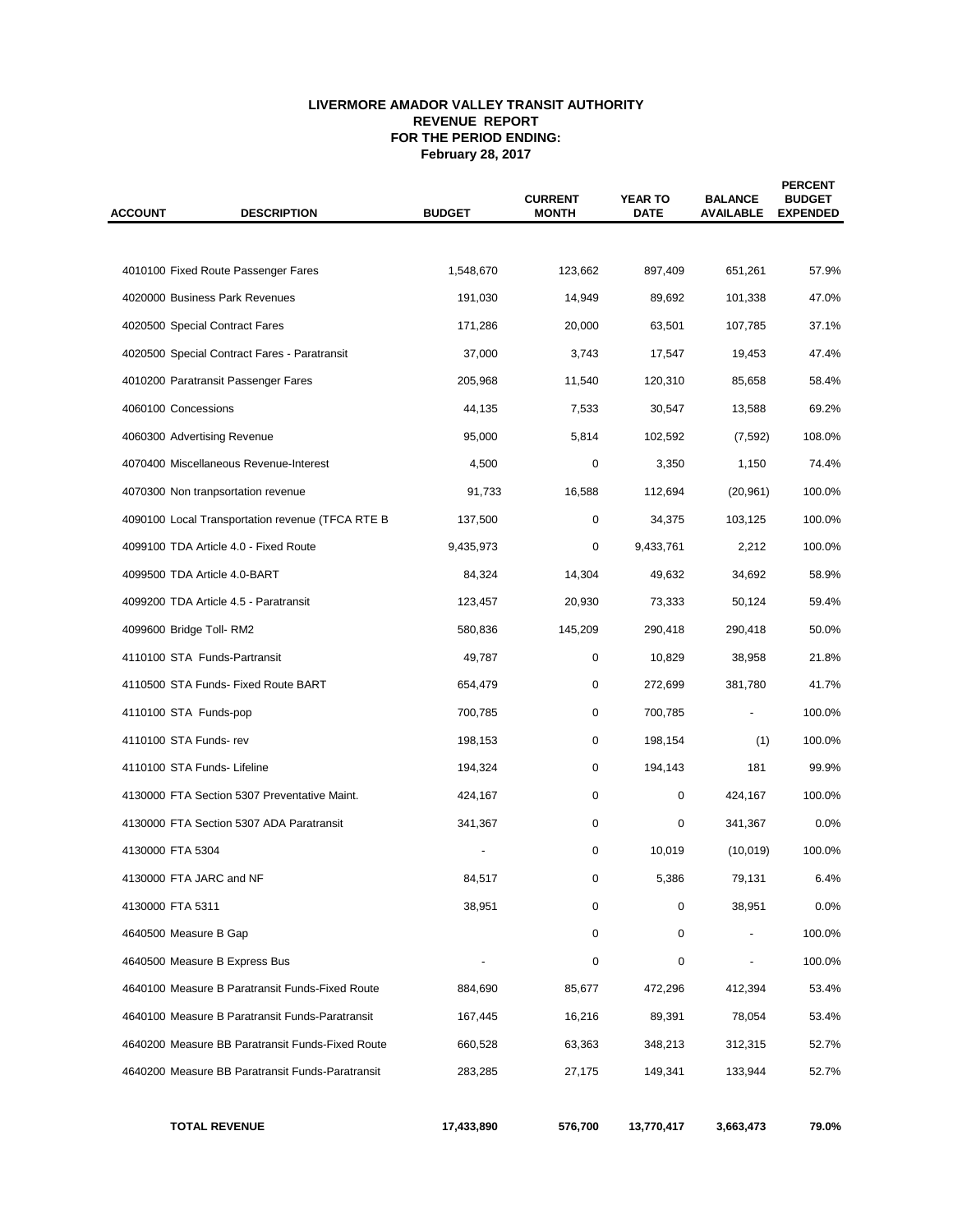# **LIVERMORE AMADOR VALLEY TRANSIT AUTHORITY OPERATING EXPENDITURES FOR THE PERIOD ENDING:**

**February 28, 2017**

**PERCENT**

|          |                                             | <b>BUDGET</b> | <b>CURRENT</b><br><b>MONTH</b> | <b>YEAR TO</b><br><b>DATE</b> | <b>BALANCE</b> | <b>BUDGET</b><br><b>AVAILABLE EXPENDED</b> |
|----------|---------------------------------------------|---------------|--------------------------------|-------------------------------|----------------|--------------------------------------------|
|          |                                             |               |                                |                               |                |                                            |
| 501 02   | Salaries and Wages                          | \$1,381,056   | \$93,691                       | \$847,814                     | \$533,242      | 61.39%                                     |
| 502 00   | <b>Personnel Benefits</b>                   | \$815,347     | \$46,485                       | \$417,046                     | \$398,301      | 51.15%                                     |
| 503 00   | <b>Professional Services</b>                | \$699,156     | \$26,862                       | \$328,432                     | \$370,724      | 46.98%                                     |
| 503 05   | Non-Vehicle Maintenance                     | \$574,029     | \$21,549                       | \$362,922                     | \$211,107      | 63.22%                                     |
| 503 99   | Communications                              | \$10,500      | \$499                          | \$2,115                       | \$8,385        | 20.14%                                     |
| 504 01   | <b>Fuel and Lubricants</b>                  | \$1,231,310   | \$43,443                       | \$428,680                     | \$802,630      | 34.81%                                     |
| 504 03   | Non contracted vehicle maintenance          | \$15,000      | \$1,621                        | \$1,621                       | \$13,379       | 10.81%                                     |
| 504 99   | <b>Office/Operating Supplies</b>            | \$50,500      | \$1,874                        | \$10,104                      | \$40,396       | 20.01%                                     |
| 504 99   | Printing                                    | \$60,000      | \$14,769                       | \$57,142                      | \$2,858        | 95.24%                                     |
| 505 00   | <b>Utilities</b>                            | \$266,900     | \$17,316                       | \$172,579                     | \$94,321       | 64.66%                                     |
| 506 00   | Insurance                                   | \$590,936     | \$2,320                        | \$396,813                     | \$194,123      | 67.15%                                     |
| 507 99   | <b>Taxes and Fees</b>                       | \$152,000     | \$4,054                        | \$47,817                      | \$104,183      | 31.46%                                     |
| 508 01   | Purchased Transportation Fixed Route        | \$9,018,334   | \$694,271                      | \$5,775,705                   | \$3,259,723    | 64.04%                                     |
| 2-508 02 | <b>Purchased Transportation Paratransit</b> | \$2,102,600   | \$126,920                      | \$1,092,170                   | \$1,010,430    | 51.94%                                     |
| 508 03   | <b>Purchased Transportation Paratransit</b> | \$100,000     | \$0                            | \$0                           | \$100,000      | 0.00%                                      |
| 509 00   | Miscellaneous                               | \$126,504     | \$4,137                        | \$102,308                     | \$22,443       | 80.87%                                     |
| 509 02   | <b>Professional Development</b>             | \$39,718      | \$177                          | \$7,310                       | \$32,408       | 18.40%                                     |
| 509 08   | Advertising                                 | \$190,000     | \$2,945                        | \$24,320                      | \$165,680      | 12.80%                                     |
|          | <b>TOTAL</b>                                | \$17,423,890  |                                | \$1,102,933 \$10,074,897      | \$7,364,335    | 57.82%                                     |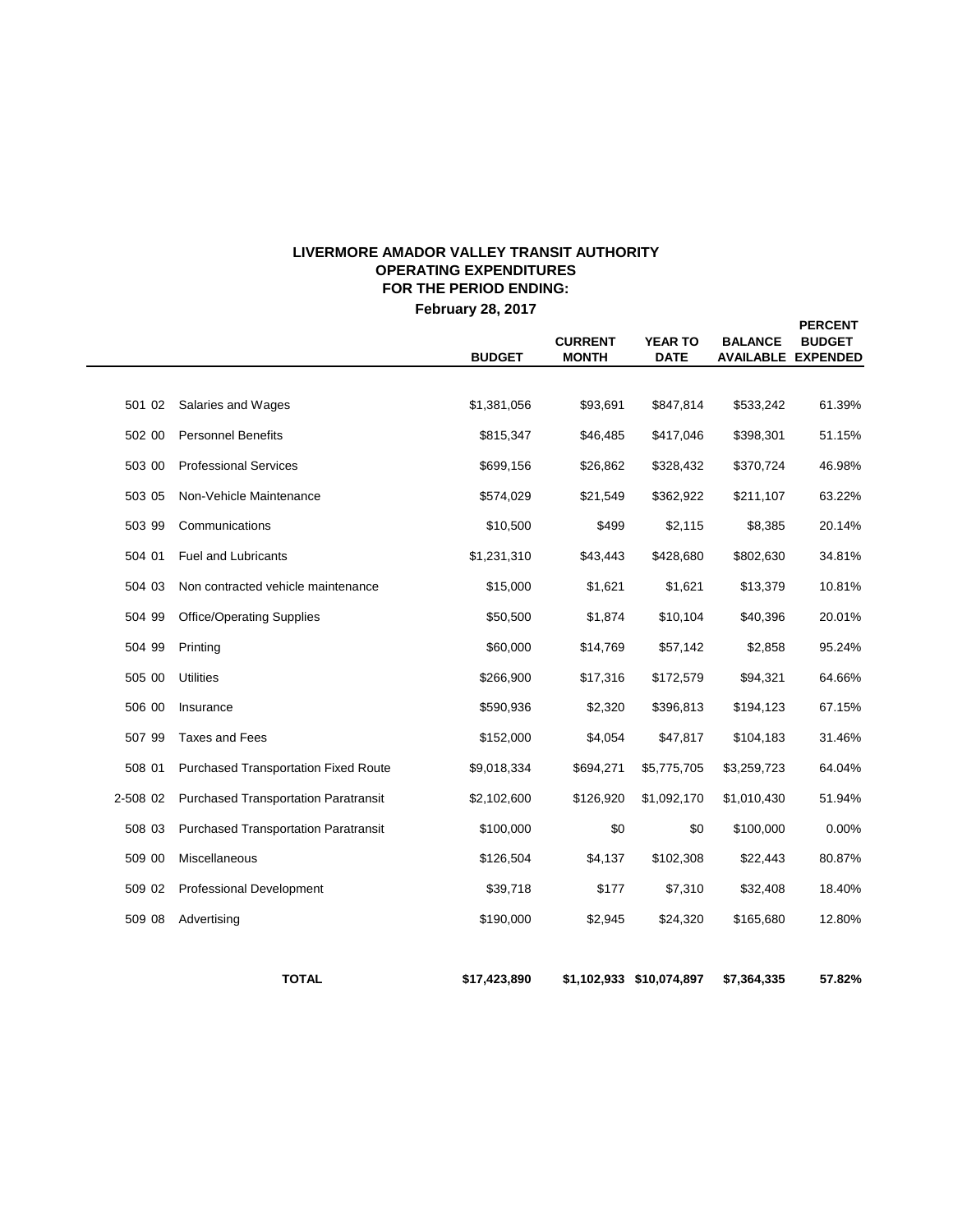#### **LIVERMORE AMADOR VALLEY TRANSIT AUTHORITY CAPITAL REVENUE AND EXPENDITURE REPORT (Page 1 of 2) FOR THE PERIOD ENDING: February 28, 2017**

| <b>ACCOUNT</b>         | <b>DESCRIPTON</b>                           | <b>BUDGET</b> | <b>CURRENT</b><br><b>MONTH</b> | <b>YEAR TO</b><br><b>DATE</b> | <b>BALANCE</b><br><b>AVAILABLE</b> | <b>PERCENT</b><br><b>BUDGET</b><br><b>EXPENDED</b> |
|------------------------|---------------------------------------------|---------------|--------------------------------|-------------------------------|------------------------------------|----------------------------------------------------|
| <b>REVENUE DETAILS</b> |                                             |               |                                |                               |                                    |                                                    |
|                        |                                             |               |                                |                               |                                    |                                                    |
|                        | 4090594 TDA (office and facility equip)     | 20,000        | $\mathbf 0$                    | 0                             | 20,000                             | 0.00%                                              |
|                        | 4090194 TDA Shop repairs and replacement    | 67,000        | 0                              | 0                             | 67,000                             | 0.00%                                              |
|                        | 4091794 Bus stop improvements               | 767,005       | 0                              | $\Omega$                      | 767,005                            | 0.00%                                              |
|                        | 4092394 TDA Bus replacement                 | 2,476,208     | $\mathbf 0$                    | 1,812,118                     | 664,090                            | 73.18%                                             |
|                        | 4090994 TDA IT Upgrades and Replacements    | 15,500        | 0                              | 0                             | 15,500                             | 0.00%                                              |
|                        | 4090794 TDA Transit Center Improvements     | 56,200        | 0                              | $\mathbf 0$                   | 56,200                             | 0.00%                                              |
|                        | 409??94 TDA (Transit Capital)               | 100,000       | $\Omega$                       | $\mathbf 0$                   | 100,000                            | 0.00%                                              |
|                        | 4092094 TDA (Major component rehab)         | 120,000       | 0                              | $\mathbf 0$                   | 120,000                            | 0.00%                                              |
|                        | 4091394 TDA Board Room upgrade              | 25,600        | 0                              | $\mathbf 0$                   | 25,600                             | 0.00%                                              |
|                        | 4091294 TDA Doolan Tower Upgrade            | 10,000        | $\Omega$                       | $\Omega$                      | 10,000                             | 0.00%                                              |
|                        | 4090894 TDA TPI                             | 66,000        | $\Omega$                       | $\Omega$                      | 66,000                             | 0.00%                                              |
|                        | 4092194 TDA Rebranding bus wrap             | 95,000        | 0                              | 0                             | 95,000                             | 0.00%                                              |
|                        | 4091494 TDA WIFI                            | 13,304        | 0                              | $\Omega$                      | 13,304                             | 0.00%                                              |
|                        | 4091594 TDA Farebox upgrade                 | 101,758       | 0                              | $\mathbf 0$                   | 101,758                            | 0.00%                                              |
|                        | 4090394 TDA Non revenue vehicle replacement | 144,800       | 0                              | $\Omega$                      | 144,800                            | 0.00%                                              |
|                        | 4092396 Bridge Tolls Bus Replacement        | 535,578       | 0                              | 519,943                       | 15,635                             | 97.08%                                             |
|                        | 4111700 PTMISEA Shelters and Stops          | 116,719       | 0                              | 0                             | 116,719                            | 0.00%                                              |
|                        | 41124 Prob 1B Security upgrades             | 73,392        | $\mathbf 0$                    | 0                             | 73,392                             | 0.00%                                              |
|                        | 41114 Prop 1B Wifi                          | 36,696        | $\mathbf 0$                    | 0                             | 36,696                             | 0.00%                                              |
|                        | 41123 PTMISEA Bus Replacement               | 572,778       | 0                              | $\mathbf 0$                   | 572,778                            | 0.00%                                              |
|                        | 41107 PTMISEA Transit Center Improvements   | 125,625       | $\mathbf 0$                    | $\boldsymbol{0}$              | 125,625                            | 0.00%                                              |
|                        | 41105 PTMISEA Office improvements           | 177,390       | 0                              | 0                             | 177,390                            | 0.00%                                              |
|                        | 41101 PTMISEA Shop Repairs                  | 184,124       | 0                              | $\mathbf 0$                   | 184,124                            | 0.00%                                              |
|                        | 44003 LAVTA SHARE OF SOLD BUS FUNDS         | 13,312        | 0                              | 13,312                        | $\mathbf 0$                        | 100.00%                                            |
|                        | 41302 FTA MOA FACILITY                      | ÷.            | 0                              | 10,308                        | (10, 308)                          | #DIV/0!                                            |
| 41308 TPI              |                                             | 504,564       | 0                              | 0                             | 504,564                            | 0.00%                                              |
|                        | 41315 FTA Farebox upgrade                   | 398,242       | 0                              | 0                             | 398,242                            | 0.00%                                              |
|                        | 41303 FTA non revenue vehicle upgrade       | 367,200       | 0                              | $\Omega$                      | 367,200                            | 0.00%                                              |
|                        | 41323 FTA Bus replacements                  | 12,315,205    | 0                              | 12,078,545                    | 236,660                            | 98.08%                                             |
|                        | <b>TOTAL REVENUE</b>                        | 19,499,200    |                                | 14.434.226                    | 5,064,974                          | 74.02%                                             |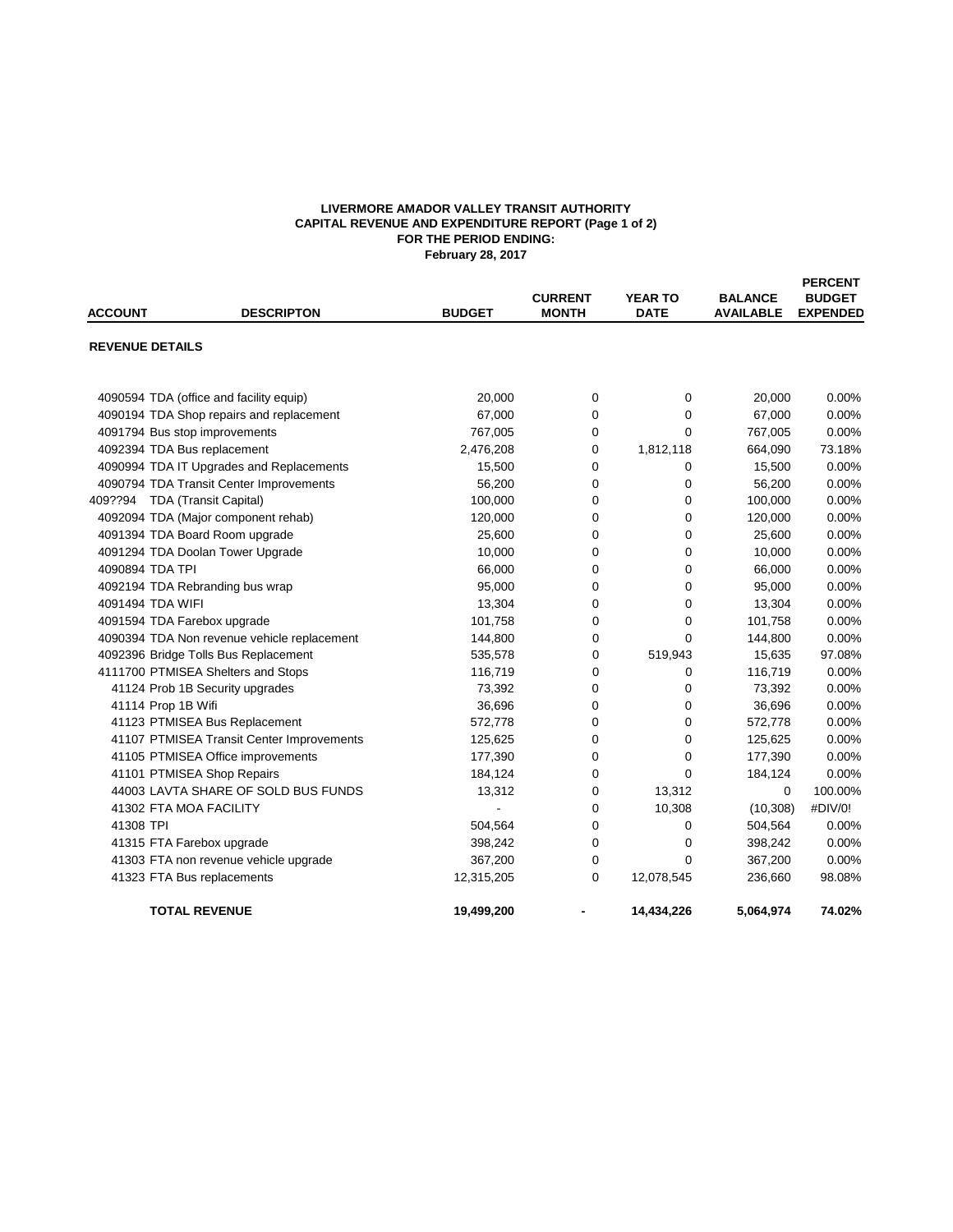#### **FOR THE PERIOD ENDING: February 28, 2017 LIVERMORE AMADOR VALLEY TRANSIT AUTHORITY CAPITAL REVENUE AND EXPENDITURE REPORT (Page 2 of 2)**

| <b>ACCOUNT</b>             | <b>DESCRIPTON</b>                                | <b>BUDGET</b> | <b>CURRENT</b><br><b>MONTH</b> | <b>YEAR TO</b><br><b>DATE</b> | <b>BALANCE</b><br><b>AVAILABLE</b> | <b>PERCENT</b><br><b>BUDGET</b><br><b>EXPENDED</b> |
|----------------------------|--------------------------------------------------|---------------|--------------------------------|-------------------------------|------------------------------------|----------------------------------------------------|
| <b>EXPENDITURE DETAILS</b> |                                                  |               |                                |                               |                                    |                                                    |
|                            | <b>CAPITAL PROGRAM - COST CENTER 07</b>          |               |                                |                               |                                    |                                                    |
|                            | 5550107 Shop Repairs and replacement             | 251,124       | 0                              | 4,378                         | 246,746                            | 1.74%                                              |
|                            | 5550207 New MOA Facility (Satelite Facility)     |               | $\mathbf 0$                    | 10,582                        | (10, 582)                          | #DIV/0!                                            |
|                            | 5550307 Non revenue vehicle replacement          | 512,000       | $\mathbf 0$                    | $\mathbf 0$                   | 512,000                            | 0.00%                                              |
| 5550407 BRT                |                                                  |               | 14,290                         | 84,439                        | (84, 439)                          | #DIV/0!                                            |
|                            | 5550507 Office and Facility Equipment            | 20,000        | $\mathbf 0$                    | 13,389                        | 6,611                              | 66.94%                                             |
|                            | 5550607 511 Integration                          |               | 0                              | $\mathbf 0$                   | $\Omega$                           | #DIV/0!                                            |
|                            | 5550707 Driveway resurfacing project             | 177,390       | 0                              | 850                           | 176,540                            | 0.48%                                              |
|                            | 5550807 Dublin TPI project                       | 570,564       | 0                              | 9,894                         | 560,670                            | 1.73%                                              |
|                            | 5550907 IT Upgrades and replacement              | 15,500        | $\Omega$                       | 732                           | 14,768                             | 4.73%                                              |
|                            | 5551007 Transit Center Upgrades and Improvements | 181,825       | 0                              | $\mathbf 0$                   | 181,825                            | 0.00%                                              |
|                            | 5551207 Doolan Tower upgrade                     | 10,000        | 0                              | $\mathbf 0$                   | 10,000                             | 0.00%                                              |
|                            | 5551307 Board Room upgrade                       | 25,600        | 0                              | $\mathbf 0$                   | 25,600                             | 0.00%                                              |
| 5551407 Wifi               |                                                  | 50,000        | 0                              | $\mathbf 0$                   | 50,000                             | 0.00%                                              |
|                            | 5551507 Farebox upgrade                          | 500,000       | 0                              | $\Omega$                      | 500,000                            | 0.00%                                              |
|                            | 5551707 Bus Shelters and Stops                   | 883,724       | 0                              | 26,208                        | 857,516                            | 2.97%                                              |
|                            | 5552007 Major component rehab                    | 120,000       | 0                              | 17,125                        | 102,875                            | 14.27%                                             |
|                            | 5552107 Rebranding bus wrap                      | 95,000        | $\mathbf 0$                    | $\Omega$                      | 95,000                             | 0.00%                                              |
|                            | 5552307 Bus replacement                          | 15,899,769    | $\mathbf 0$                    | 15,640,000                    | 259,769                            | 98.37%                                             |
|                            | 5552407 Security upgrades                        | 73,392        | 0                              | 0                             | 73,392                             | 0.00%                                              |
| 555??07                    | <b>Transit Capital</b>                           | 100,000       | $\Omega$                       | $\mathbf 0$                   | 100,000                            | 0.00%                                              |
|                            | <b>TOTAL CAPITAL EXPENDITURES</b>                | 19,485,888    | 14,290                         | 15,807,598                    | 3,678,290                          | 81.12%                                             |
|                            | <b>FUND BALANCE (CAPITAL)</b>                    | 13312.02      | (14, 290)                      | (1, 373, 372)                 |                                    |                                                    |
|                            | <b>FUND BALANCE (CAPTIAL &amp; OPERATING)</b>    | 13,312.02     | (538, 507)                     | 2,333,684                     |                                    |                                                    |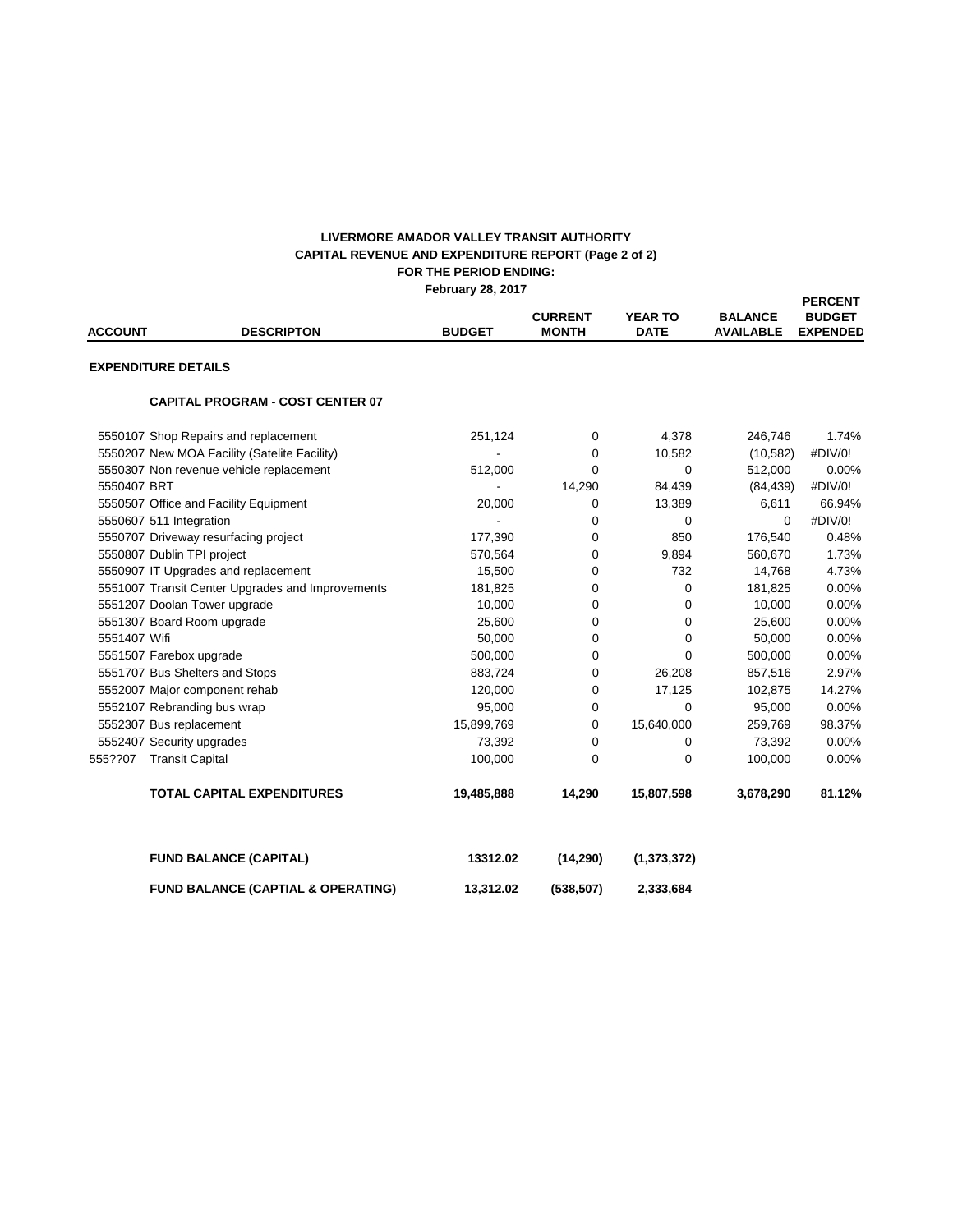### Local Agency Investment Fund P.O. Box 942809 Sacramento, CA 94209-0001  $(916)$  653-3001

LIVERMORE/AMADOR VALLEY TRANSIT AUTHORITY GENERAL MANAGER 1362 RUTAN COURT, SUITE 100 LIVERMORE, CA 94550

[www.treasurer.ca.gov/pmia](http://www.treasurer.ca.gov/pmia-laif/laif.asp)laif/laif.asp March 13, 2017

#### PMIA Average [Monthly](http://www.treasurer.ca.gov/pmia-laif/historical/avg_mn_ylds.asp) Yields

Account Number: 80-01-002

 $\sqrt{\frac{\text{Tran Type Definition}}{\text{Im}}$  February 2017 Statement

#### Account Summary

| Total Deposit:    | 0.00 Beginning Balance: | 661, 305.54 |
|-------------------|-------------------------|-------------|
| Total Withdrawal: | 0.00 Ending Balance:    | 661.305.54  |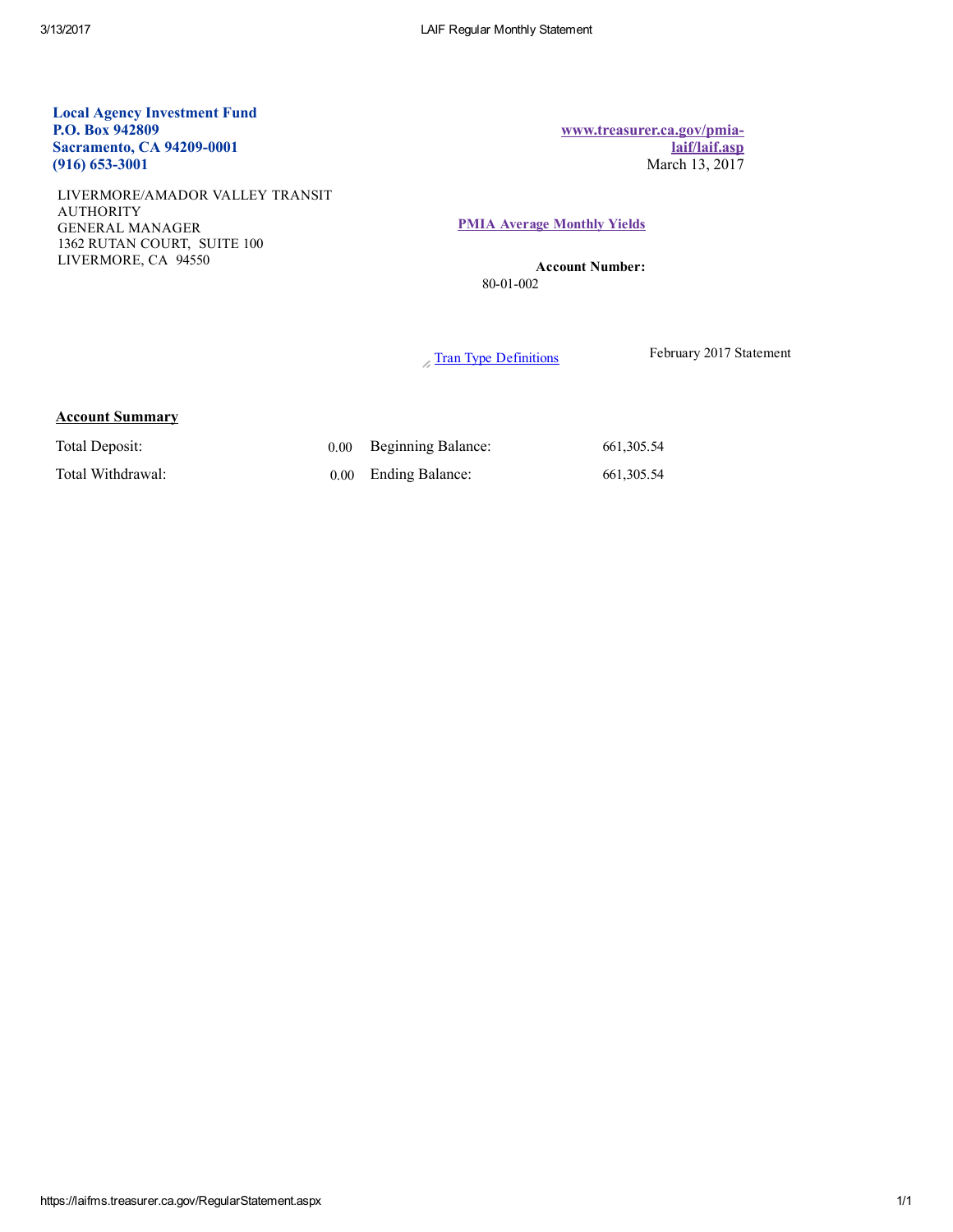REPORT.: Mar 16 17 Thursday<br>RUN....: Mar 16 17 Time: 12:23<br>Run By.: Daniel Zepeda

 $\sim$ 

 $\mathcal{L}$ 

# LAVTA<br>Month End Cash Disbursements Report<br>Prior Period Report for 02-17 BANK ACCOUNT 105

PAGE: 001<br>ID #: PY-CD<br>CTL.: WHE

 $\mathcal{L}^{\mathcal{L}}$ 

|           | Period Number |  |  |  |  |
|-----------|---------------|--|--|--|--|
| $02 - 17$ |               |  |  |  |  |
|           |               |  |  |  |  |
|           |               |  |  |  |  |
|           |               |  |  |  |  |
|           |               |  |  |  |  |
|           |               |  |  |  |  |
|           |               |  |  |  |  |
|           |               |  |  |  |  |
|           |               |  |  |  |  |
|           |               |  |  |  |  |
|           |               |  |  |  |  |
|           |               |  |  |  |  |
|           |               |  |  |  |  |
|           |               |  |  |  |  |
|           |               |  |  |  |  |
|           |               |  |  |  |  |
|           |               |  |  |  |  |
|           |               |  |  |  |  |
|           |               |  |  |  |  |
|           |               |  |  |  |  |
|           |               |  |  |  |  |
|           |               |  |  |  |  |
|           |               |  |  |  |  |
|           |               |  |  |  |  |
|           |               |  |  |  |  |
|           |               |  |  |  |  |
|           |               |  |  |  |  |
|           |               |  |  |  |  |
|           |               |  |  |  |  |
|           |               |  |  |  |  |
|           |               |  |  |  |  |
|           |               |  |  |  |  |
|           |               |  |  |  |  |
|           |               |  |  |  |  |
|           |               |  |  |  |  |
|           |               |  |  |  |  |
|           |               |  |  |  |  |
|           |               |  |  |  |  |
|           |               |  |  |  |  |
|           |               |  |  |  |  |
|           |               |  |  |  |  |
|           |               |  |  |  |  |
|           |               |  |  |  |  |
|           |               |  |  |  |  |
|           |               |  |  |  |  |
|           |               |  |  |  |  |
|           |               |  |  |  |  |
|           |               |  |  |  |  |
|           |               |  |  |  |  |
|           |               |  |  |  |  |
|           |               |  |  |  |  |
|           |               |  |  |  |  |
|           |               |  |  |  |  |
|           |               |  |  |  |  |
|           |               |  |  |  |  |
|           |               |  |  |  |  |
|           |               |  |  |  |  |
|           |               |  |  |  |  |
|           |               |  |  |  |  |
|           |               |  |  |  |  |
|           |               |  |  |  |  |
|           |               |  |  |  |  |
|           |               |  |  |  |  |
|           |               |  |  |  |  |
|           |               |  |  |  |  |
|           |               |  |  |  |  |
|           |               |  |  |  |  |
|           |               |  |  |  |  |
|           |               |  |  |  |  |
|           |               |  |  |  |  |
|           |               |  |  |  |  |
|           |               |  |  |  |  |
|           |               |  |  |  |  |
|           |               |  |  |  |  |
|           |               |  |  |  |  |
|           |               |  |  |  |  |

 $\sim 10^{-1}$ 

 $\sim$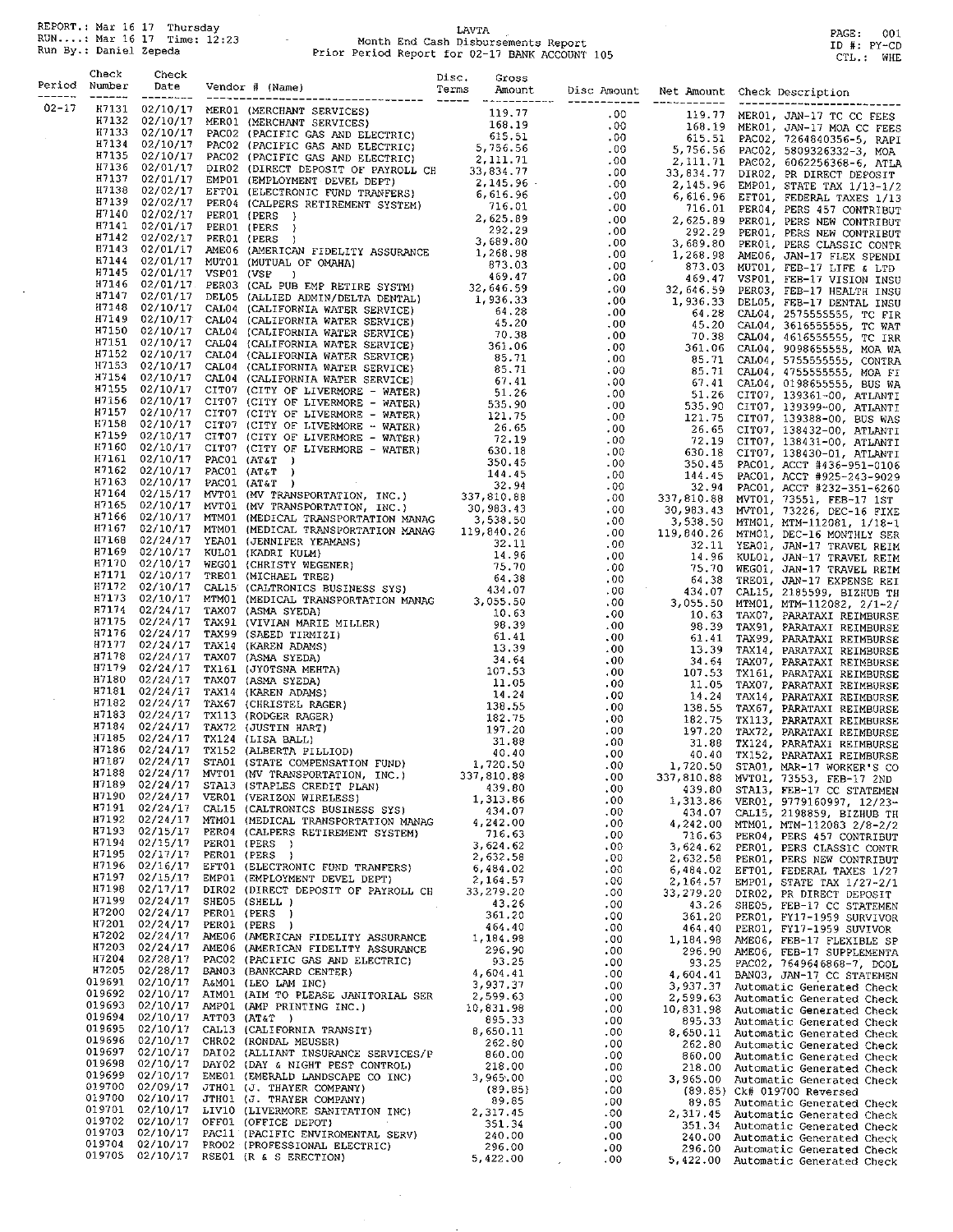REPORT.: Mar 16 17 Thursday<br>RUN....: Mar 16 17 Time: 12:23<br>Run By.: Daniel Zepeda

 $\sim$ 

 $\mathcal{L}$ 

 $\bar{z}$ 

 $\bar{z}$ 

# LAVTA<br>Month End Cash Disbursements Report<br>Prior Period Report for 02-17 BANK ACCOUNT 105

PAGE: 002<br>ID #: PY-CD<br>CTL.: WHE

|           | Check<br>Period Number<br>------- | Check<br>Date<br>_________ |  |  |  |                                  |  |
|-----------|-----------------------------------|----------------------------|--|--|--|----------------------------------|--|
| $02 - 17$ |                                   |                            |  |  |  |                                  |  |
|           |                                   |                            |  |  |  |                                  |  |
|           |                                   |                            |  |  |  | .00 Automatic Generated Check    |  |
|           |                                   |                            |  |  |  | .00 Automatic Generated Check    |  |
|           |                                   |                            |  |  |  | .00 Automatic Generated Check    |  |
|           |                                   |                            |  |  |  | .00 Automatic Generated Check    |  |
|           |                                   |                            |  |  |  | .00 Automatic Generated Check    |  |
|           |                                   |                            |  |  |  |                                  |  |
|           |                                   |                            |  |  |  |                                  |  |
|           |                                   |                            |  |  |  |                                  |  |
|           |                                   |                            |  |  |  | 116.50 Automatic Generated Check |  |
|           |                                   |                            |  |  |  | 554.75 Automatic Generated Check |  |
|           |                                   |                            |  |  |  |                                  |  |
|           |                                   |                            |  |  |  |                                  |  |
|           |                                   |                            |  |  |  |                                  |  |
|           |                                   |                            |  |  |  |                                  |  |
|           |                                   |                            |  |  |  |                                  |  |
|           |                                   |                            |  |  |  |                                  |  |
|           |                                   |                            |  |  |  |                                  |  |
|           |                                   |                            |  |  |  |                                  |  |
|           |                                   |                            |  |  |  |                                  |  |
|           |                                   |                            |  |  |  |                                  |  |
|           |                                   |                            |  |  |  |                                  |  |
|           |                                   |                            |  |  |  |                                  |  |
|           |                                   |                            |  |  |  | 896.00 Automatic Generated Check |  |
|           |                                   |                            |  |  |  |                                  |  |
|           |                                   |                            |  |  |  |                                  |  |
|           |                                   |                            |  |  |  |                                  |  |
|           |                                   |                            |  |  |  |                                  |  |
|           |                                   |                            |  |  |  |                                  |  |
|           |                                   |                            |  |  |  |                                  |  |
|           |                                   |                            |  |  |  |                                  |  |
|           |                                   |                            |  |  |  |                                  |  |
|           |                                   |                            |  |  |  |                                  |  |
|           |                                   |                            |  |  |  |                                  |  |
|           |                                   |                            |  |  |  |                                  |  |
|           |                                   |                            |  |  |  |                                  |  |
|           |                                   |                            |  |  |  |                                  |  |

 $\ddot{\phantom{a}}$ 

 $\cdot$ 

 $\overline{1}$ 

 $\bar{z}$ 

 $\bar{\mathcal{A}}$ 

J.

 $\sim$   $\lambda$ 

 $\hat{\mathbf{v}}$ 

 $\mathbf{r}$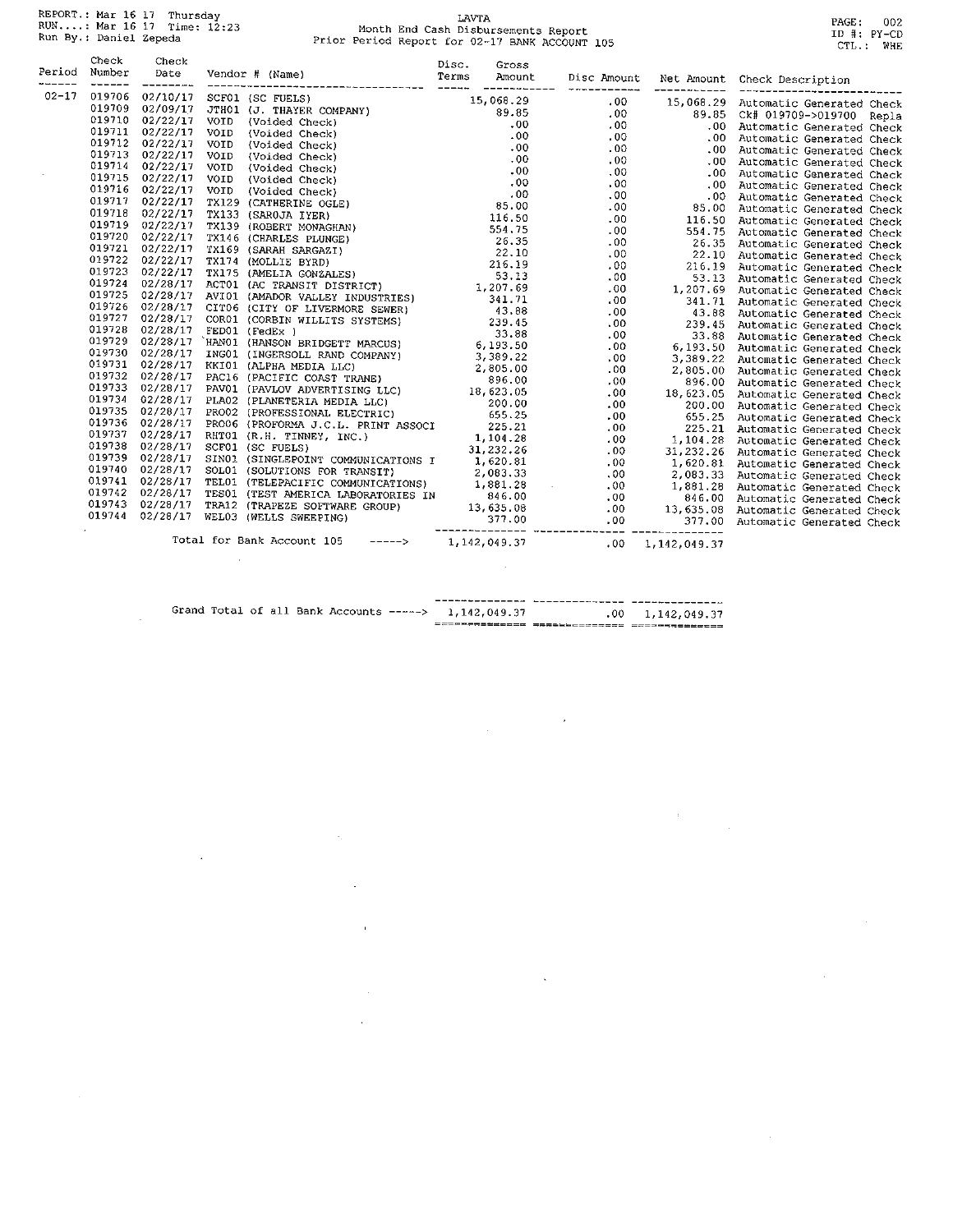|  |                                                                                                                                                                                                                                                          |                                                                                                                                                                        |                             |             |       |                                        | PAGE:<br>001<br>$ID$ #: $PY-AC$<br>CTL.: WHE                                                                                                                                                                                                                                                                                                                                                      |
|--|----------------------------------------------------------------------------------------------------------------------------------------------------------------------------------------------------------------------------------------------------------|------------------------------------------------------------------------------------------------------------------------------------------------------------------------|-----------------------------|-------------|-------|----------------------------------------|---------------------------------------------------------------------------------------------------------------------------------------------------------------------------------------------------------------------------------------------------------------------------------------------------------------------------------------------------------------------------------------------------|
|  | vert in the set of the set of the set of the set of the set of the set of the set of the set of the set of the set of the set of the set of the set of the set of the set of the set of the set of the set of the set of the s<br>Period Vendor # (Name) | Number                                                                                                                                                                 | Date                        | Invoice Due | Disc. | Gross<br>Date Terms Amount Description |                                                                                                                                                                                                                                                                                                                                                                                                   |
|  | 02-17 A&M01 (LEO LAM INC)                                                                                                                                                                                                                                |                                                                                                                                                                        |                             |             |       |                                        | 134065 01/30/17 03/01/17 A 3937.37 A&M01, 134065, PO #5999 WHEELS STREET INSERT                                                                                                                                                                                                                                                                                                                   |
|  |                                                                                                                                                                                                                                                          |                                                                                                                                                                        |                             |             |       |                                        | 02-17 ACT01 (AC TRANSIT DISTRICT) LOC0563 02/03/17 03/05/17 A 1207.69 ACT01, LOC0563, FY17 RTC PROGRAM 3rd QTR                                                                                                                                                                                                                                                                                    |
|  |                                                                                                                                                                                                                                                          |                                                                                                                                                                        |                             |             |       |                                        | 02-17 AIMO1 (AIM TO PLEASE JANITORIAL SE17-JAN-17 02/02/17 03/04/17 A / 2599.63 AIMO1, JAN-17 MONTHLY JANITORIAL SERVICE                                                                                                                                                                                                                                                                          |
|  |                                                                                                                                                                                                                                                          |                                                                                                                                                                        |                             |             |       |                                        | 02-17 AME06 (AMERICAN FIDELITY ASSURANCE FSA01-17H 01/27/17 02/26/17 A 1268.98 AME06, JAN-17 FLEX SPENDING ACCT<br>FSA022017H 02/03/17 03/05/17 A 1184.98 AME06, FEB-17 FLEXIBLE SPENDING ACCOUNTING<br>SUP022017H 02/01/17 03/03/17                                                                                                                                                              |
|  |                                                                                                                                                                                                                                                          |                                                                                                                                                                        | Vendor's Total ----->       |             |       | 2750.86                                |                                                                                                                                                                                                                                                                                                                                                                                                   |
|  |                                                                                                                                                                                                                                                          |                                                                                                                                                                        |                             |             |       |                                        | 02-17 AMP01 (AMP PRINTING INC.) 68702 01/27/17 02/26/17 A 3714.00 AMP01, 68702, PO #6020 TIMETABLES REPRINT                                                                                                                                                                                                                                                                                       |
|  |                                                                                                                                                                                                                                                          |                                                                                                                                                                        |                             |             |       | Vendor's Total -----> 10831.98         |                                                                                                                                                                                                                                                                                                                                                                                                   |
|  | 02-17 ATT03 (AT&T)                                                                                                                                                                                                                                       |                                                                                                                                                                        |                             |             |       |                                        | 523815302 01/19/17 02/18/17 A 895.33 ATT03, ACCT #171-795-7615 INTERNET PRI JAN-1                                                                                                                                                                                                                                                                                                                 |
|  | 02-17 AVI01 (AMADOR VALLEY INDUSTRIES) 605227 01/31/17 03/02/17 A                                                                                                                                                                                        |                                                                                                                                                                        |                             |             |       |                                        | 341.71 AVI01, 605227, JAN-17 GARBAGE PICK UP SERVIC                                                                                                                                                                                                                                                                                                                                               |
|  | 02-17 BAN03 (BANKCARD CENTER) JAN-2017H 01/28/17 02/27/17 A                                                                                                                                                                                              |                                                                                                                                                                        |                             |             |       |                                        | 4604.41 BAN03, JAN-17 CC STATEMENT                                                                                                                                                                                                                                                                                                                                                                |
|  | 02-17 CAL04 (CALIFORNIA WATER SERVICE) 198011917H 01/19/17 02/18/17 A                                                                                                                                                                                    | 257013017H 01/30/17 03/01/17 A                                                                                                                                         |                             |             |       |                                        | 67.41 CAL04, 0198655555, BUS WASH 12/17-1/18/17<br>64.28 CAL04, 25755555555, TC FIRE 2/1-2/28/17<br>257013017H 01/30717 03701717 A<br>36103117H 01/31717 03702717 A<br>46.28 CAL04, 25755555555, TC WATER 12/30-1730717<br>461013117H 01/31717 03702717 A<br>475013017H 01/30717 03701717 A<br>85.71 CAL04, 46165555555, MOA FIRE 271-272871<br>361.06 CAL04, 9098655555, MOA WATER 12/17-1/18/17 |
|  |                                                                                                                                                                                                                                                          |                                                                                                                                                                        | Vendor's Total ----->       |             |       | ------------<br>779.75                 |                                                                                                                                                                                                                                                                                                                                                                                                   |
|  | 02-17 CAL13 (CALIFORNIA TRANSIT) 312017JAN 01/31/17 03/02/17 A 8650.11 CAL13, JAN-17 INSURANCE CLAIMS                                                                                                                                                    |                                                                                                                                                                        |                             |             |       |                                        |                                                                                                                                                                                                                                                                                                                                                                                                   |
|  | 02-17 CAL15 (CALTRONICS BUSINESS SYS)                                                                                                                                                                                                                    |                                                                                                                                                                        |                             |             |       |                                        | 2185599H 01/20/17 02/19/17 A 434.07 CAL15, 2185599, BIZHUB THRU 1/7/17<br>2198859H 02/08/17 03/10/17 A 434.07 CAL15, 2198859, BIZHUB THRU 2/7/17                                                                                                                                                                                                                                                  |
|  |                                                                                                                                                                                                                                                          |                                                                                                                                                                        | Vendor's Total ----->       |             |       | ________<br>868.14                     |                                                                                                                                                                                                                                                                                                                                                                                                   |
|  |                                                                                                                                                                                                                                                          |                                                                                                                                                                        |                             |             |       | -----------                            | 02-17 CHR02 (RONDAL MEUSER) $10490$ $01/24/17$ $02/23/17$ A $197.10$ CHR02, $10490$ , $P0'S$ #6007, 6018, 6019 BUS CAR<br>10502 02/02/17 03/04/17 A 65.70 CHR02, 10502, PO #6037 MICHAEL TREE BUS CARD                                                                                                                                                                                            |
|  |                                                                                                                                                                                                                                                          |                                                                                                                                                                        | Vendor's $Total$ ----->     |             |       | 262.80                                 |                                                                                                                                                                                                                                                                                                                                                                                                   |
|  | 02-17 CIT06 (CITY OF LIVERMORE SEWER)                                                                                                                                                                                                                    | TC021417 02/14/17 03/16/17 A                                                                                                                                           |                             |             |       |                                        | 43.88 CIT06, 133389-00, TRANSIT CENTER 1/10-2/14/1                                                                                                                                                                                                                                                                                                                                                |
|  | 02-17 CIT07 (CITY OF LIVERMORE - WATER) 361011717H 01/17/17 02/16/17                                                                                                                                                                                     | 388011717H 01/17/17 02/16/17 A<br>399011717H 01/17/17 02/16/17 A<br>430011717H 01/17/17 02/16/17 A<br>431011717H 01/17/17 02/16/17 A<br>432011717H 01/17/17 02/16/17 A |                             |             | A     |                                        | 51.26 CIT07, 139361-00, ATLANTIS SEWER 12/20-1/17/<br>121.75 CIT07, 139388-00, BUS WASH 12/20-1/17/17<br>535.90 CIT07, 139399-00, ATLANTIS SEWER 12/20-1/17/<br>630.18 CIT07, 138430-01, ATLANTIS INDOOR 12/20-1/17<br>72.19 CIT07, 138431-00, ATLANTIS IRRG. 12/20-1/17/<br>26.65 CIT07, 138432-00, ATLANTIS FIRE 12/20-1/17/1                                                                   |
|  |                                                                                                                                                                                                                                                          |                                                                                                                                                                        | Vendor's Total ------>      |             |       | 1437.93                                |                                                                                                                                                                                                                                                                                                                                                                                                   |
|  | 02-17 COR01 (CORBIN WILLITS SYSTEMS)                                                                                                                                                                                                                     |                                                                                                                                                                        | B702151 02/15/17 03/17/17 A |             |       |                                        | 239.45 COR01, B702151, FEB-17 SERVICE                                                                                                                                                                                                                                                                                                                                                             |
|  | 02-17 DAI02 (ALLIANT INSURANCE SERVICES/                                                                                                                                                                                                                 |                                                                                                                                                                        | 536040 N10/28/16 11/27/16 A |             |       |                                        | 860.00 DAI02, 536040, PO #6045 CRIME PREMIUM FY17                                                                                                                                                                                                                                                                                                                                                 |
|  | 02-17 DAY02 (DAY & NIGHT PEST CONTROL)                                                                                                                                                                                                                   |                                                                                                                                                                        | 121374 01/27/17 02/26/17 A  |             |       |                                        | 218.00 DAY02, 121374, 1/27/17 RUTAN SERVICE                                                                                                                                                                                                                                                                                                                                                       |
|  | 02-17 DEL05 (ALLIED ADMIN/DELTA DENTAL) FEB-2017H 01/25/17 02/24/17 A                                                                                                                                                                                    |                                                                                                                                                                        |                             |             |       |                                        | 1936.33 DEL05, FEB-17 DENTAL INSURANCE                                                                                                                                                                                                                                                                                                                                                            |
|  | 02-17 DIR02 (DIRECT DEPOSIT OF PAYROLL C 20170127H 02/01/17 03/03/17 A                                                                                                                                                                                   | 20170210H 02/17/17 03/19/17 A                                                                                                                                          |                             |             |       |                                        | 33834.77 DIRO2, PR DIRECT DEPOSIT 1/13-1/27/17<br>33279.20 DIR02, PR DIRECT DEPOSIT 1/27-2/10/17                                                                                                                                                                                                                                                                                                  |
|  | $\sim$                                                                                                                                                                                                                                                   |                                                                                                                                                                        | Vendor's Total ----->       |             |       | 67113.97                               |                                                                                                                                                                                                                                                                                                                                                                                                   |
|  | 02-17 EFT01 (ELECTRONIC FUND TRANFERS)                                                                                                                                                                                                                   | 20170127H 01/27/17 02/26/17 A<br>20170210H 02/15/17 03/17/17 A                                                                                                         | Vendor's Total ----->       |             |       | ------------<br>13100.98               | 6616.96 EFT01, FEDERAL TAXES 1/13-1/27/17<br>6484.02 EFT01, FEDERAL TAXES 1/27-2/10/17                                                                                                                                                                                                                                                                                                            |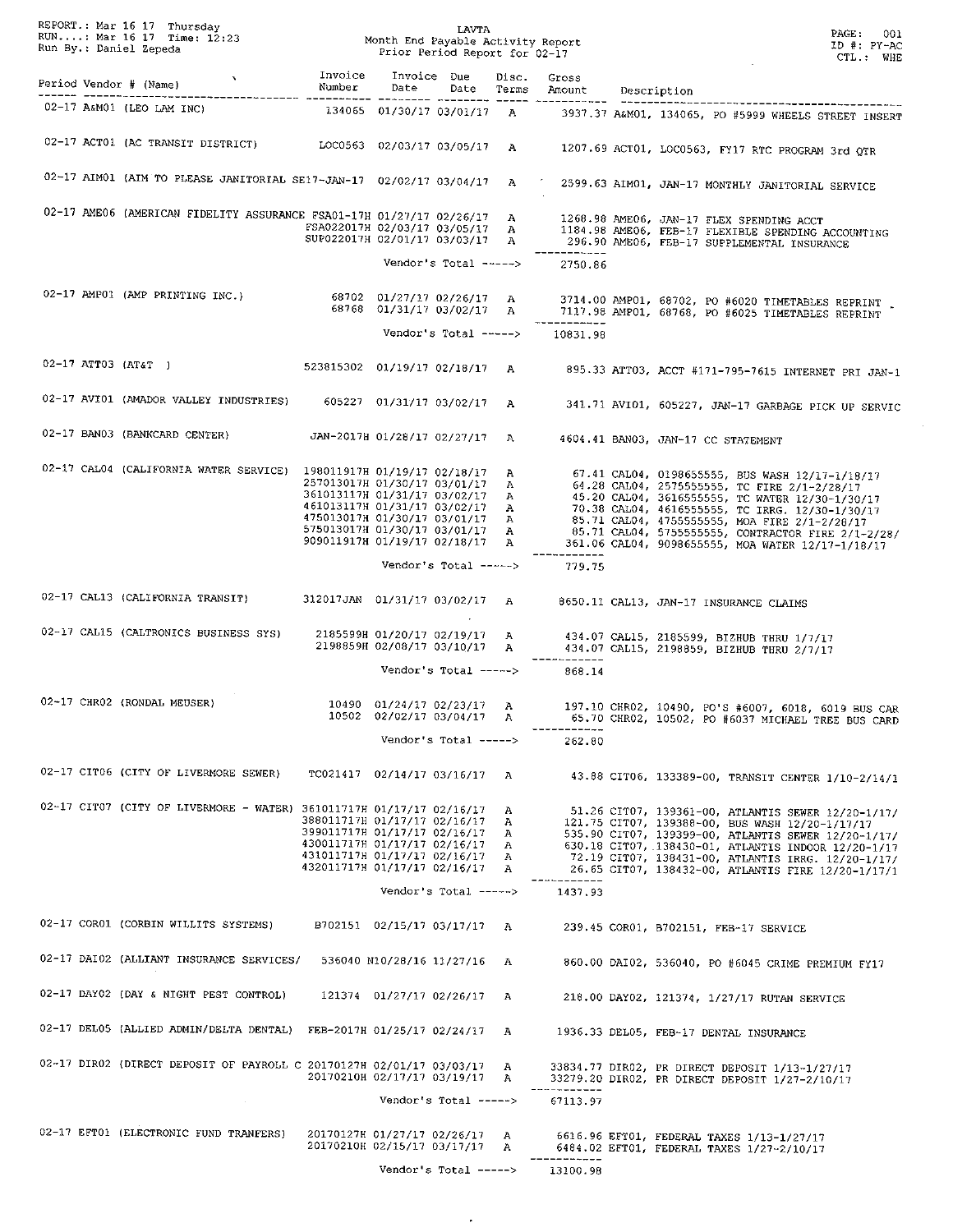| Run By.: Daniel Zepeda   | REPORT.: Mar 16 17 Thursday<br>RUN: Mar 16 17 Time: $12:23$<br>Nonth End Payable Activity Report<br>Num By.: Daniel Zepeda<br>Prior Period Popent for 03.17 |                                                                                              |                                                                                          | LAVTA<br>Prior Period Report for 02-17 |                                   |                         | PAGE :<br>002<br>$ID$ #: $PY-AC$<br>CTL.: WHE                                                                                                                                                                           |  |
|--------------------------|-------------------------------------------------------------------------------------------------------------------------------------------------------------|----------------------------------------------------------------------------------------------|------------------------------------------------------------------------------------------|----------------------------------------|-----------------------------------|-------------------------|-------------------------------------------------------------------------------------------------------------------------------------------------------------------------------------------------------------------------|--|
| Period Vendor # (Name)   |                                                                                                                                                             | Invoice<br>Number                                                                            | Invoice Due<br>Date                                                                      | Date                                   | Disc.<br>Terms                    | Gross<br>Amount         | Description                                                                                                                                                                                                             |  |
|                          | 02-17 EME01 (EMERALD LANDSCAPE CO INC)                                                                                                                      |                                                                                              | 292772 02/01/17 03/03/17 A<br>293073 01/24/17 02/23/17 A<br>$293074$ 01/24/17 02/23/17 A |                                        |                                   | -----------             | 1190.00 EME01, 292772, FEB-17 LANDSCAPING SERVICE<br>1605.00 EME01, 293073, PO #6012 RUTAN FACILITY<br>1170.00 EME01, 293074, PO #6012 RAILROAD FACILITY                                                                |  |
|                          |                                                                                                                                                             |                                                                                              |                                                                                          | Vendor's Total ----->                  |                                   | 3965.00                 |                                                                                                                                                                                                                         |  |
|                          | 02-17 EMP01 (EMPLOYMENT DEVEL DEPT)                                                                                                                         |                                                                                              | 20170127H 01/27/17 02/26/17 A<br>20170210H 02/15/17 03/17/17 A                           |                                        |                                   |                         | 2145.96 EMP01, STATE TAX 1/13-1/27/17<br>2164.57 EMP01, STATE TAX 1/27-2/10/17                                                                                                                                          |  |
|                          |                                                                                                                                                             |                                                                                              |                                                                                          | Vendor's Total ----->                  |                                   | 4310.53                 |                                                                                                                                                                                                                         |  |
| $02-17$ FED01 (FedEx)    |                                                                                                                                                             | 571071810 02/17/17 03/19/17 A                                                                |                                                                                          |                                        |                                   |                         | 33.88 FED01, 571071810, FEB-17 STATEMENT                                                                                                                                                                                |  |
|                          | 02-17 HANO1 (HANSON BRIDGETT MARCUS)                                                                                                                        |                                                                                              | 1182984 01/31/17 03/02/17 A<br>1182985 01/31/17 03/02/17<br>1182986 01/31/17 03/02/17    |                                        | A<br>A                            |                         | 1477.50 HANO1, 1182984, DEC-16 CONTRACT LEGAL FEES<br>792.00 HAN01, 1182985, DEC-16 LABOR & PERSONAL LEGA<br>3924.00 HANO1, 1182986, DEC-16 ADMIN LEGAL FEES                                                            |  |
|                          |                                                                                                                                                             |                                                                                              |                                                                                          | Vendor's $Total$ ----->                |                                   | 6193.50                 |                                                                                                                                                                                                                         |  |
|                          | 02-17 ING01 (INGERSOLL RAND COMPANY)                                                                                                                        |                                                                                              | 30581182 02/10/17 03/12/17<br>30581183 02/10/17 03/12/17                                 |                                        | A<br>Α                            |                         | 1694.61 ING01, 30581182, PO #6033 PREVENT MAINT COMP<br>1694.61 ING01, 30581183, PO #6032 PREVENT MAINT COMP                                                                                                            |  |
|                          |                                                                                                                                                             |                                                                                              |                                                                                          | Vendor's Total ----->                  |                                   | ------------<br>3389.22 |                                                                                                                                                                                                                         |  |
|                          | 02-17 JTH01 (J. THAYER COMPANY)                                                                                                                             | 1115666-0 02/02/17 03/04/17 A<br>1115666-0u 02/09/17 / /<br>1115666-0y 02/09/17 / /          |                                                                                          |                                        |                                   |                         | 89.85 JTH01, 1115666-0, 2/2/17 PRINTING PAPER<br>89.85-Ck# 019700 Reversed<br>89.85 Ck# 019709->019700 Replacement                                                                                                      |  |
|                          |                                                                                                                                                             |                                                                                              |                                                                                          | Vendor's Total ----->                  |                                   | ------------<br>89.85   |                                                                                                                                                                                                                         |  |
|                          | 02-17 KKI01 (ALPHA MEDIA LLC)                                                                                                                               | 170183730 01/31/17 03/02/17 A                                                                |                                                                                          |                                        |                                   |                         | 2805.00 KKI01, IN-1170183730, 1/25-1/31/17 GO DUBLIN                                                                                                                                                                    |  |
| 02-17 KUL01 (KADRI KULM) |                                                                                                                                                             | JAN-2017H 02/08/17 03/10/17 A                                                                |                                                                                          |                                        |                                   |                         | 14.96 KULO1, JAN-17 TRAVEL REIMBURSE                                                                                                                                                                                    |  |
|                          | 02-17 LIV10 (LIVERMORE SANITATION INC)                                                                                                                      |                                                                                              | 826126 01/31/17 03/02/17 A                                                               |                                        |                                   |                         | 2317.45 LIV10, 826126, JAN-17 GARBAGE SERVICE RUTAN                                                                                                                                                                     |  |
|                          | 02-17 MER01 (MERCHANT SERVICES)                                                                                                                             | TC013117H 01/31/17 03/02/17<br>MOA013117H 01/31/17 03/02/17 A                                |                                                                                          |                                        | A                                 |                         | 119.77 MER01, JAN-17 TC CC FEES<br>168.19 MERO1, JAN-17 MOA CC FEES                                                                                                                                                     |  |
|                          |                                                                                                                                                             |                                                                                              |                                                                                          | Vendor's Total ----->                  |                                   | 287.96                  |                                                                                                                                                                                                                         |  |
|                          | 02-17 MTM01 (MEDICAL TRANSPORTATION MANA DEC-2016H 01/10/17 02/09/17 A                                                                                      | MTM112081H 01/31/17 03/02/17<br>MTM112082H 02/08/17 03/10/17<br>MTM112083H 02/22/17 03/24/17 |                                                                                          |                                        | A<br>$\mathbf{A}$<br>$\mathbf{A}$ |                         | 119840.26 MTM01, DEC-16 MONTHLY SERVICE<br>3538.50 MTM01, MTM-112081, 1/18-1/31/17<br>3055.50 MTM01, MTM-112082, 2/1-2/7/17<br>4242.00 MTM01, MTM-112083 2/8-2/22/17                                                    |  |
|                          |                                                                                                                                                             |                                                                                              |                                                                                          | Vendor's Total ----->                  |                                   | 130676.26               |                                                                                                                                                                                                                         |  |
|                          | 02-17 MUT01 (MUTUAL OF OMAHA)                                                                                                                               | FEB-2017H 01/16/17 02/15/17 A                                                                |                                                                                          |                                        |                                   |                         | 873.03 MUT01, FEB-17 LIFE & LTD INSURE                                                                                                                                                                                  |  |
|                          | 02-17 MVT01 (MV TRANSPORTATION, INC.)                                                                                                                       |                                                                                              | 73226H 01/10/17 02/09/17<br>73551H 02/02/17 03/04/17<br>73553H 02/27/17 03/29/17         |                                        | A<br>$\mathbf{A}$<br>A            | ------------            | 30983.43 MVT01, 73226, DEC-16 FIXED ROUTE SERVICES<br>337810.88 MVT01, 73551, FEB-17 1ST INSTALL PAYMENT<br>337810.88 MVT01, 73553, FEB-17 2ND INSTALL PAYMENT                                                          |  |
|                          |                                                                                                                                                             |                                                                                              |                                                                                          | Vendor's Total ----->                  |                                   | 706605.19               |                                                                                                                                                                                                                         |  |
|                          | 02-17 OFF01 (OFFICE DEPOT)                                                                                                                                  | 285641001 01/25/17 02/24/17                                                                  |                                                                                          |                                        | $\mathbf{A}$                      |                         | 351.34 OFF01, 898285641001, 1/25/17 OFFICE SUPPIES                                                                                                                                                                      |  |
| $02-17$ PAC01 (AT&T)     |                                                                                                                                                             | ATT010717H 01/07/17 02/06/17<br>ATT011117H 01/11/17 02/10/17<br>ATT011317H 01/13/17 02/12/17 |                                                                                          |                                        | А<br>A<br>Α                       | ------------            | 32.94 PAC01, ACCT #232-351-6260 CONTRACTOR FIRE 1/<br>350.45 PAC01, ACCT #436-951-0106 ATLANTIS T1 1/11-2<br>144.45 PAC01, ACCT #925-243-9029 ATLANTIS ALARM 1/1                                                        |  |
|                          |                                                                                                                                                             |                                                                                              |                                                                                          | Vendor's Total ----->                  |                                   | 527.84                  |                                                                                                                                                                                                                         |  |
|                          | 02-17 PAC02 (PACIFIC GAS AND ELECTRIC) 580013117H 01/31/17 03/02/17                                                                                         | 606012917H 01/29/17 02/28/17<br>726012017H 01/20/17 02/19/17<br>764021017H 02/10/17 03/12/17 |                                                                                          |                                        | A<br>A<br>$\mathbf{A}$<br>А       |                         | 5756.56 PAC02, 5809326332-3, MOA ELECTRIC 12/30-1/30<br>2111.71 PAC02, 6062256368-6, ATLANTIS 12/29-1/27/17<br>615.51 PAC02, 7264840356-5, RAPID STOPS 12/20-1/19/<br>93.25 PAC02, 7649646868-7, DOOLAN TWR 1/11-2/9/17 |  |
|                          |                                                                                                                                                             |                                                                                              |                                                                                          | Vendor's $Total$ ----->                |                                   | -----------<br>8577,03  |                                                                                                                                                                                                                         |  |
|                          | 02-17 PAC11 (PACIFIC ENVIROMENTAL SERV)                                                                                                                     |                                                                                              | 1015 02/01/17 03/03/17<br>1016 02/01/17 03/03/17<br>Vendor's Total ----->                |                                        | A<br>$\mathbf{A}$                 | -----------<br>240.00   | 120.00 PAC11, 1015, JAN-17 RUTAN MONTHLY SERVICE<br>120.00 PAC11, 1016, JAN-17 ATLANTIS MONTHLY SERVICE                                                                                                                 |  |

 $\bar{\beta}$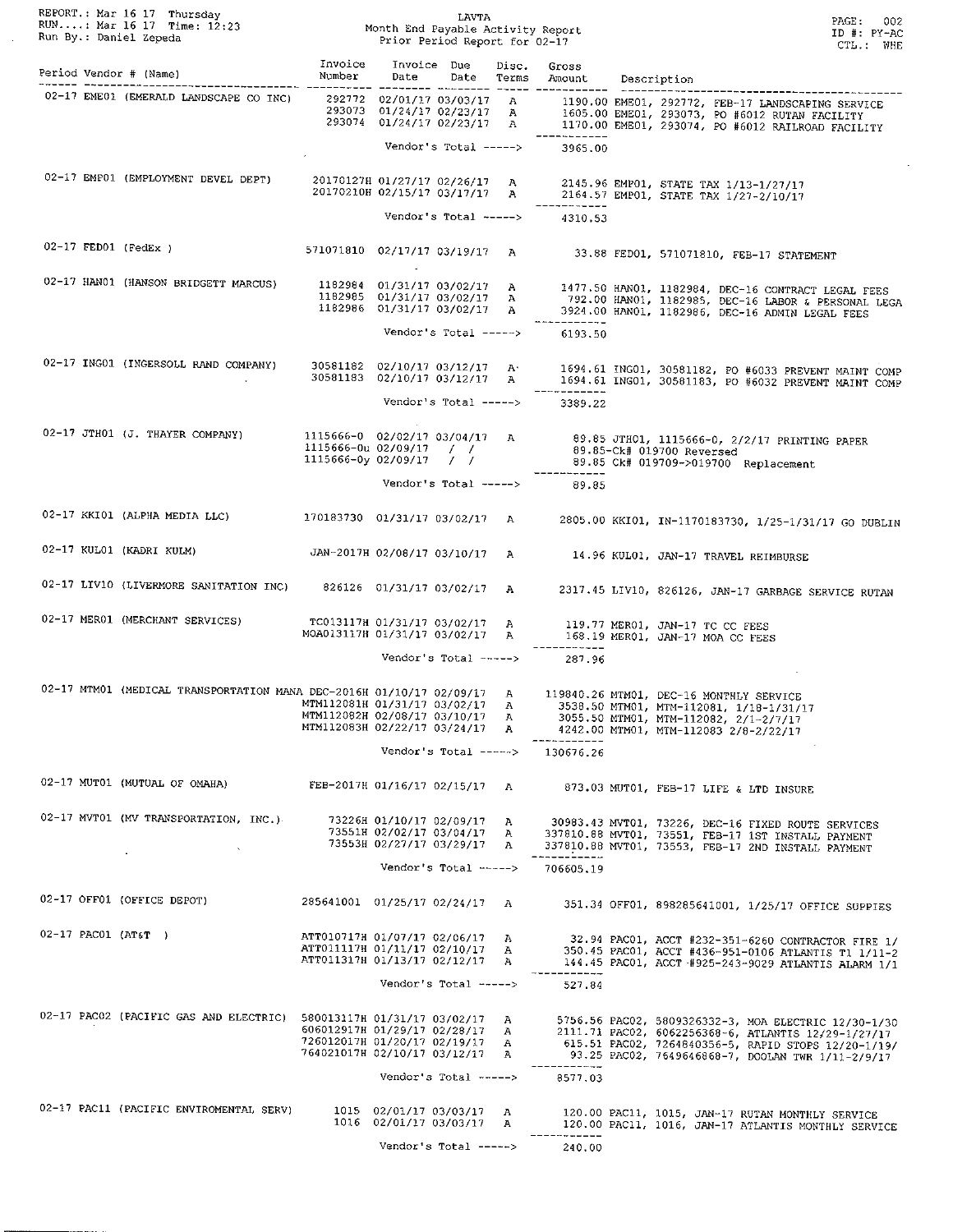|  | ENERALLY THE MANUS ENERGY THAT HAVE THE RUN Mar 16 17 Time: 12:23<br>RUN: Mar 16 17 Time: 12:23 Month End Payable Activity Report<br>Run By.: Daniel Zepeda Prior Period Report for 02-17 |                                                                  |                                                                                                                        |                       |                   |                                                 | PAGE: 003<br>ID #: PY-AC<br>CTL.: WHE                                                                                                                                                                                                                                                                                                                                                                                                                                                           |
|--|-------------------------------------------------------------------------------------------------------------------------------------------------------------------------------------------|------------------------------------------------------------------|------------------------------------------------------------------------------------------------------------------------|-----------------------|-------------------|-------------------------------------------------|-------------------------------------------------------------------------------------------------------------------------------------------------------------------------------------------------------------------------------------------------------------------------------------------------------------------------------------------------------------------------------------------------------------------------------------------------------------------------------------------------|
|  | Period Vendor # (Name)                                                                                                                                                                    | Invoice<br>Number<br>Number                                      | Invoice Due<br>Date                                                                                                    |                       | Disc.             | Gross<br>Date Terms Amount Description          |                                                                                                                                                                                                                                                                                                                                                                                                                                                                                                 |
|  |                                                                                                                                                                                           |                                                                  |                                                                                                                        |                       |                   |                                                 | 02-17 PAC16 (PACIFIC COAST TRANE) S83448 01/31/17 03/02/17 A 896.00 PAC16, S83448, PO #6054 TRACER SUMMIT PROG &                                                                                                                                                                                                                                                                                                                                                                                |
|  | 02-17 PAV01 (PAVLOV ADVERTISING LLC)                                                                                                                                                      |                                                                  |                                                                                                                        | Vendor's Total -----> |                   | 18623.05                                        | 1943 11/24/16 12/24/16 A 602.50 PAV01, 1943, PO #5779 LPC EASY PASS AD-NEWSP<br>2178 12/31/16 01/30/17 A 6965.55 PAV01, 2178, AUG-16 BRAND NAME FOCUS GROUP<br>2303 01/18/17 02/17/17 A 7025.00 PAV01, 2303, BRAND DEVELOPMENT PHAS                                                                                                                                                                                                                                                             |
|  | 02-17 PER01 (PERS)                                                                                                                                                                        | 20170126FH 01/26/17 02/25/17 A<br>20170127CH 01/27/17 02/26/17 A |                                                                                                                        |                       |                   |                                                 | 292.29 PERO1, PERS NEW CONTRIBUTION-DENNIS M. FINAL<br>3689.80 PER01, PERS CLASSIC CONTRIBUTION 1/13-1/27/1<br>20170127NH 01/27/17 02/26/17 A<br>20170210CH 02/15/17 03/17/17 A<br>20170210CH 02/15/17 03/17/17 A<br>20170210NH 02/15/17 03/17/17 A<br>20170210NH 02/15/17 03/17/17 A<br>20170210NH 02/15/17 03/17/17 A<br>20171959CH 01/18/17 02/17/17 A<br>3624.62 PER01, PERS CLASSIC CONTRIBUTION 1/27-2/10/1<br>FY171959NH 01/17/17 02/16/17 A 464.40 PER01, FY17-1959 SUVIVOR BENEFIT NEW |
|  |                                                                                                                                                                                           |                                                                  | Vendor's Total ----->                                                                                                  |                       |                   | 13690.78                                        |                                                                                                                                                                                                                                                                                                                                                                                                                                                                                                 |
|  | 02-17 PER03 (CAL PUB EMP RETIRE SYSTM) FEB-2017H 01/15/17 02/14/17 A                                                                                                                      |                                                                  |                                                                                                                        |                       |                   |                                                 | 32646.59 PERO3, FEB-17 HEALTH INSURANCE                                                                                                                                                                                                                                                                                                                                                                                                                                                         |
|  |                                                                                                                                                                                           |                                                                  |                                                                                                                        |                       |                   | ------------<br>Vendor's Total -----> $1432.64$ | 02-17 PER04 (CALPERS RETIREMENT SYSTEM) 20170127H 01/27/17 02/26/17 A 716.01 PER04, PERS 457 CONTRIBUTION 1/13-1/27/17<br>20170210H 02/15/17 03/17/17 A 716.63 PER04, PERS 457 CONTRIBUTION 1/27-2/10/17                                                                                                                                                                                                                                                                                        |
|  | 02-17 PLA02 (PLANETERIA MEDIA LLC) 14478 01/15/17 02/14/17 A 200.00 PLA02, 14478, JAN-17 WEB HOSTING                                                                                      |                                                                  |                                                                                                                        |                       |                   |                                                 |                                                                                                                                                                                                                                                                                                                                                                                                                                                                                                 |
|  | 02-17 PRO02 (PROFESSIONAL ELECTRIC) 1757 01/28/17 02/27/17 A                                                                                                                              |                                                                  | 1769 02/09/17 03/11/17 A                                                                                               |                       |                   |                                                 | 296.00 PRO02, 1757, PO #6047 REMOVAL OF TC BANNERS<br>655.25 PROO2, 1769, PO #6046 REPAIR RAPID SHELTER L                                                                                                                                                                                                                                                                                                                                                                                       |
|  |                                                                                                                                                                                           |                                                                  | Vendor's Total ----->                                                                                                  |                       |                   | 951.25                                          |                                                                                                                                                                                                                                                                                                                                                                                                                                                                                                 |
|  | 02-17 PRO06 (PROFORMA J.C.L. PRINT ASSOCA91005195 02/06/17 03/08/17 A                                                                                                                     |                                                                  |                                                                                                                        |                       |                   |                                                 | 225.21 PRO06, A91005195, PO #6024 REPLENISH LETTERH                                                                                                                                                                                                                                                                                                                                                                                                                                             |
|  | 02-17 RHT01 (R.H. TINNEY, INC.) 9283A 01/24/17 02/23/17 A                                                                                                                                 |                                                                  |                                                                                                                        |                       |                   |                                                 | 1104.28 RHT01, 9283A, PO #6058 RUTAN HEATER SERVICE                                                                                                                                                                                                                                                                                                                                                                                                                                             |
|  | 02-17 RSE01 (R & S ERECTION)                                                                                                                                                              |                                                                  |                                                                                                                        |                       |                   | ------------                                    | 100480 12/28/16 01/27/17 A 2482.00 RSE01, 100480 COMR, PO #5978 REPAIR DOOR #4<br>100499 12/29/16 01/28/17 A 2940.00 RSE01, 100499 COMR, PO #5991 REPAIR DOOR #4                                                                                                                                                                                                                                                                                                                                |
|  | 02-17 SCF01 (SC FUELS)<br>$\cdot$                                                                                                                                                         | 3241695 01/19/17 02/18/17                                        | Vendor's Total -----><br>3252269 02/02/17 03/04/17 A<br>3257075 02/10/17 03/12/17 A<br>Vendor's Total $--->$           |                       | A                 | 5422.00<br>46300.55                             | 15068.29 SCF01, 3241695, 1/19/17 FUEL DELIVERY<br>15803.76 SCF01, 3252269, 2/2/17 FUEL DELIVERY<br>15428.50 SCF01, 3257075, 2/10/17 FUEL DELIVERY                                                                                                                                                                                                                                                                                                                                               |
|  | $02-17$ SHE05 (SHELL )                                                                                                                                                                    | 981641702H 02/03/17 03/05/17 A                                   |                                                                                                                        |                       |                   |                                                 | 43.26 SHE05, FEB-17 CC STATEMENT                                                                                                                                                                                                                                                                                                                                                                                                                                                                |
|  | 02-17 SIN01 (SINGLEPOINT COMMUNICATIONS                                                                                                                                                   |                                                                  | 1123 01/16/17 02/15/17 A                                                                                               |                       |                   |                                                 | 1620.81 SINO1, 1123, PO #5992 WIFI SPARE PARTS                                                                                                                                                                                                                                                                                                                                                                                                                                                  |
|  | 02-17 SOL01 (SOLUTIONS FOR TRANSIT)                                                                                                                                                       | 17-0205LA 02/05/17 03/07/17 A                                    |                                                                                                                        |                       |                   |                                                 | 2083.33 SOLO1, JAN-17 CLIPPER ANALYSIS                                                                                                                                                                                                                                                                                                                                                                                                                                                          |
|  | 02-17 STA01 (STATE COMPENSATION FUND)                                                                                                                                                     | MAR-2017H 02/21/17 03/23/17 A                                    |                                                                                                                        |                       |                   |                                                 | 1720.50 STA01, MAR-17 WORKER'S COMP PREMIUM                                                                                                                                                                                                                                                                                                                                                                                                                                                     |
|  | 02-17 STA13 (STAPLES CREDIT PLAN)                                                                                                                                                         | FEB-2017H 02/06/17 03/08/17 A                                    |                                                                                                                        |                       |                   |                                                 | 439.80 STA13, FEB-17 CC STATEMENT                                                                                                                                                                                                                                                                                                                                                                                                                                                               |
|  | 02-17 TAX07 (ASMA SYEDA)                                                                                                                                                                  |                                                                  | 2-7-17H 02/28/17 03/30/17<br>$1 - 24 - 17H$ 02/28/17 03/30/17 A<br>2-16-17H 02/28/17 03/30/17<br>Vendor's Total -----> |                       | A<br>$\mathbf{A}$ | 56.32                                           | 34.64 TAX07, PARATAXI REIMBURSE 2/7/17<br>11.05 TAX07, PARATAXI REIMBURSE 1/24/17<br>10.63 TAX07, PARATAXI REIMBURSE 2/16/17                                                                                                                                                                                                                                                                                                                                                                    |
|  | 02-17 TAX14 (KAREN ADAMS)                                                                                                                                                                 |                                                                  | 2-8-17H 02/28/17 03/30/17 A<br>1-28-17H 02/28/17 03/30/17 A<br>Vendor's Total ----->                                   |                       |                   | 27.63                                           | 13.39 TAX14, PARATAXI REIMBURSE 2/8/17<br>14.24 TAX14, PARATAXI REIMBURSE 1/28/17                                                                                                                                                                                                                                                                                                                                                                                                               |
|  | 02-17 TAX67 (CHRISTEL RAGER)                                                                                                                                                              | 0103-0120H 02/28/17 03/30/17 A                                   |                                                                                                                        |                       |                   |                                                 | 138.55 TAX67, PARATAXI REIMBURSE 1/3-1/20/17                                                                                                                                                                                                                                                                                                                                                                                                                                                    |

 $\langle x \rangle$ 

 $\mathcal{S}$